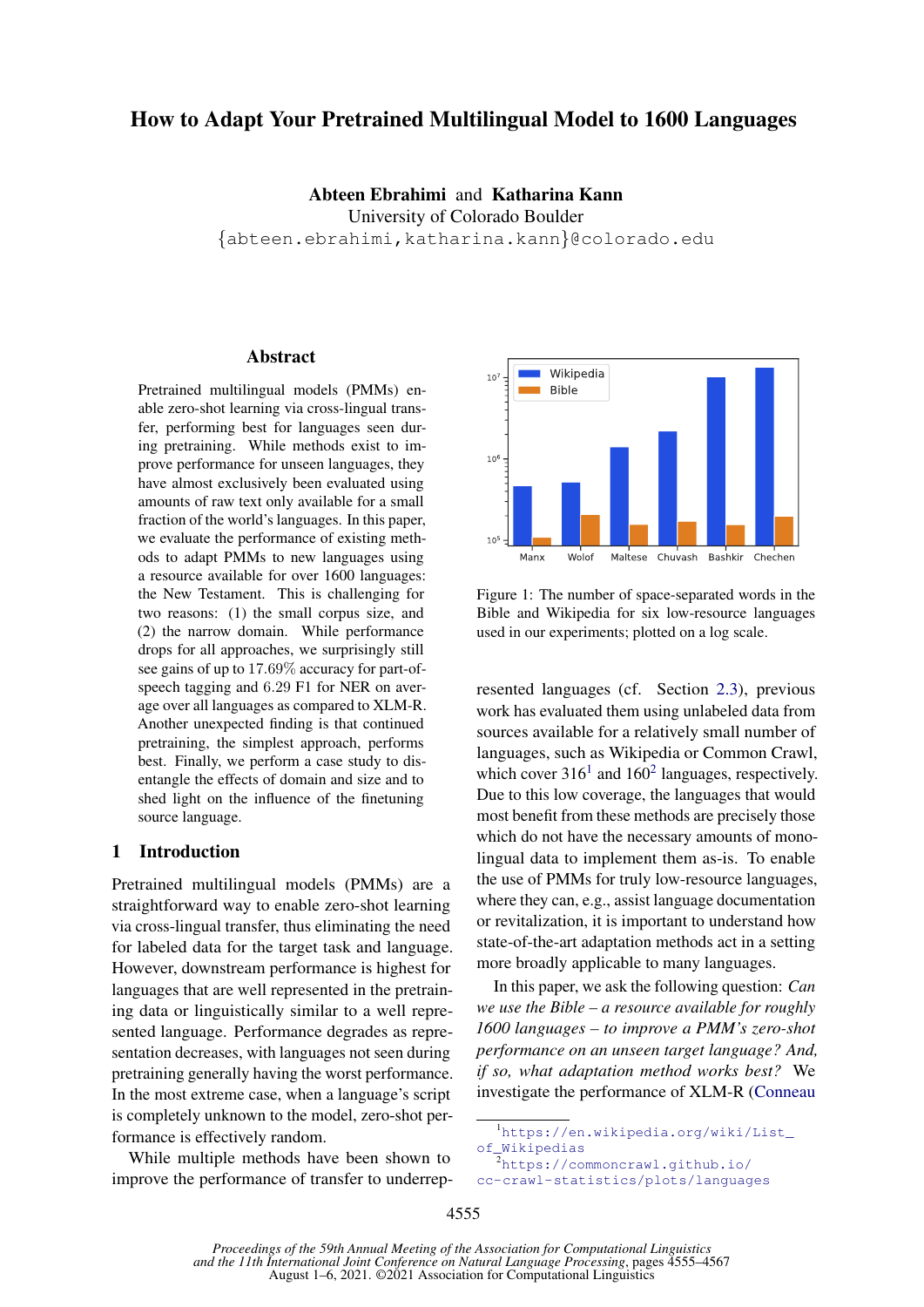[et al.,](#page-8-0) [2020\)](#page-8-0) when combined with continued pretraining [\(Chau et al.,](#page-8-1) [2020\)](#page-8-1), vocabulary extension, [\(Wang et al.,](#page-10-0) [2020\)](#page-10-0), and adapters [\(Pfeiffer et al.,](#page-9-0) [2020b\)](#page-9-0) making the following assumptions: (1) the only text available in a target language is the New Testament, and (2) no annotated training data exists in the target language.

We present results on 2 downstream tasks – partof-speech (POS) tagging and named entity recognition (NER) – on a typologically diverse set of 30 languages, all of which are unseen during the pretraining of XLM-R. We find that, surprisingly, even though we use a small corpus from a narrow domain, most adaptation approaches improve over XLM-R's base performance, showing that the Bible is a valuable source of data for our purposes. We further observe that in our setting the simplest adaptation method, continued pretraining, performs best for both tasks, achieving gains of up to 17.69% accuracy for POS tagging, and 6.29 F1 for NER on average across languages.

Additionally, we seek to disentangle the effects of two aspects of our experiments on downstream performance: the selection of the source language, and the restricted domain of the New Testament. Towards this, we conduct a case study focusing on three languages with Cyrillic script: Bashkir, Chechen, and Chuvash. In order to understand the effect of the choice of source language, we use a more similar language, Russian, as our source of labeled data. To explore the effect of the New Testament's domain, we conduct our pretraining experiments with an equivalent amount of data sampled from the Wikipedia in each language. We find that changing the source language to Russian increases average baseline performance by 18.96 F1, and we achieve the highest results across all settings when using both Wikipedia and Russian data.

### 2 Related Work

### 2.1 Background

Prior to the introduction of PMMs, cross-lingual transfer was often based on word embeddings [\(Mikolov et al.,](#page-9-1) [2013\)](#page-9-1). [Joulin et al.](#page-9-2) [\(2018\)](#page-9-2) present monolingual embeddings for 294 languages using Wikipedia, succeeded by [Grave et al.](#page-8-2) [\(2018\)](#page-8-2) who present embeddings for 157 languages trained on additional data from Common Crawl. For crosslingual transfer, monolingual embeddings can then be aligned using existing parallel resources, or in a completely unsupervised way [\(Bojanowski et al.,](#page-8-3)

<span id="page-1-0"></span>

| Code | Language             | Script      | Language Family         | Task       |
|------|----------------------|-------------|-------------------------|------------|
| ace  | Acehnese             | Latin       | Austronesian            | <b>NER</b> |
| arz. | Egyptian Arabic      | Arabic      | Afro-Asiatic            | <b>NER</b> |
| bak  | <b>Bashkir</b>       | Cyrillic    | Turkic                  | <b>NER</b> |
| ham  | Bambara              | Latin, N'ko | Mande                   | POS        |
| ceh  | Cebuano              | Latin       | Austronesian            | <b>NER</b> |
| che  | Chechen              | Cvrillic    | Northeast Caucasian     | <b>NER</b> |
| chv  | Chuvash              | Cyrillic    | Turkic                  | <b>NER</b> |
| cop  | Coptic               | Coptic      | <b>Ancient Egyptian</b> | POS        |
| crh  | Crimean Turkish      | Cyrillic    | Turkic                  | <b>NER</b> |
| gly  | Manx                 | Latin       | Indo-European           | POS        |
| grc  | <b>Ancient Greek</b> | Greek       | Indo-European           | POS        |
| gsw  | Swiss German         | Latin       | Indo-European           | POS        |
| hak  | Hakka Chinese        | Chinese     | Sino-Tibetan            | <b>NER</b> |
| ibo  | Igbo                 | Latin       | Niger-Congo             | <b>NER</b> |
| ilo  | <b>Iloko</b>         | Latin       | Austronesian            | <b>NER</b> |
| kin  | Kinyarwanda          | Latin       | Niger-Congo             | <b>NER</b> |
| mag  | Magahi               | Devanagari  | Indo-Iranian            | POS        |
| mhr  | Eastern Mari         | Cyrillic    | Uralic                  | <b>NER</b> |
| min  | Minangkabau          | Latin       | Austronesian            | <b>NER</b> |
| mlt  | Maltese              | Latin       | Afro-Asiatic            | Both       |
| mri  | Maori                | Latin       | Austronesian            | <b>NER</b> |
| myy  | Erzya                | Cyrillic    | Uralic                  | POS        |
| nds  | Low German           | Latin       | Indo-European           | <b>NER</b> |
| ory  | Odia                 | Odia        | Indo-Iranian            | <b>NER</b> |
| sco  | Scots                | Latin       | Indo-European           | <b>NER</b> |
| tat  | Tatar                | Cyrillic    | Turkic                  | <b>NER</b> |
| tgk  | Tajik                | Cyrillic    | Indo-Iranian            | <b>NER</b> |
| war  | Waray                | Latin       | Austronesian            | <b>NER</b> |
| wol  | Wolof                | Latin       | Niger-Congo             | Both       |
| yor  | Yoruba               | Latin       | Niger-Congo             | Both       |

Table 1: Languages used in our experiments, none of which are represented in XLM-R's pretraining data.

[2017;](#page-8-3) [Artetxe et al.,](#page-8-4) [2017;](#page-8-4) [Lample et al.,](#page-9-3) [2017;](#page-9-3) [Conneau et al.,](#page-8-5) [2017;](#page-8-5) [Artetxe et al.,](#page-8-6) [2016\)](#page-8-6). Although they use transformer based models, [Artetxe](#page-8-7) [et al.](#page-8-7) [\(2020\)](#page-8-7) also transfer in a monolingual setting. Another method for cross-lingual transfer involves multilingual embeddings, where languages are jointly learned as opposed to being aligned [\(Ammar et al.,](#page-8-8) [2016;](#page-8-8) [Artetxe and Schwenk,](#page-8-9) [2019\)](#page-8-9). For a more in-depth look at cross-lingual word embeddings, we refer the reader to [Ruder et al.](#page-10-1) [\(2019\)](#page-10-1).

While the above works deal with generally improving cross-lingual representations, task-specific cross-lingual systems often show strong performance in a zero-shot setting. For POS tagging, in a similar setting to our work, [Eskander et al.](#page-8-10) [\(2020\)](#page-8-10) achieve strong zero-shot results by using unsupervised projection [\(Yarowsky et al.,](#page-10-2) [2001\)](#page-10-2) with aligned Bibles. Recent work for cross-lingual NER includes [Mayhew et al.](#page-9-4) [\(2017\)](#page-9-4) who use dictionary translations to create target-language training data, as well as [Xie et al.](#page-10-3) [\(2018\)](#page-10-3) who use a bilingual dictionary in addition to self-attention. [Bharad](#page-8-11)[waj et al.](#page-8-11) [\(2016\)](#page-8-11) use phoneme conversion to aid cross-lingual NER in a zero-shot setting. More recently, [Bari et al.](#page-8-12) [\(2020\)](#page-8-12) propose a model only using monolingual data for each language, and [Qi](#page-9-5) [et al.](#page-9-5) [\(2020\)](#page-9-5) propose a language-agnostic toolkit supporting NER for 66 languages. In contrast to these works, we focus on the improvements offered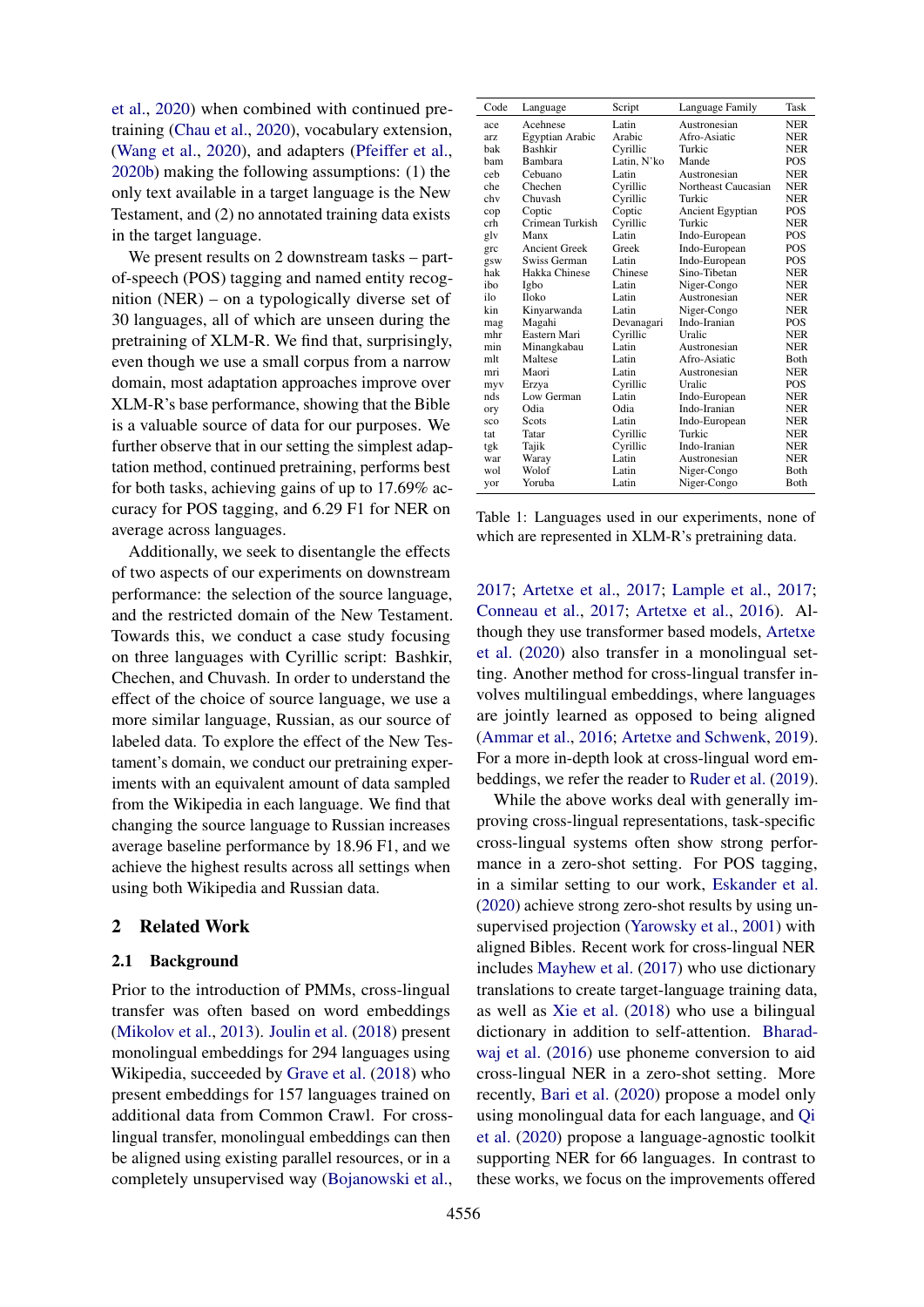by adaptation methods for pretrained models for general tasks.

# 2.2 Pretrained Multilingual Models

PMMs can be seen as the natural extension of multilingual embeddings to pretrained transformerbased models. mBERT was the first PMM, covering the 104 languages with the largest Wikipedias. It uses a 110k byte-pair encoding (BPE) vocabulary [\(Sennrich et al.,](#page-10-4) [2016\)](#page-10-4) and is pretrained on both a next sentence prediction and a masked language modeling (MLM) objective. Languages with smaller Wikipedias are upsampled and highly represented languages are downsampled. XLM is a PMM trained on 15 languages. XLM similarly trains on Wikipedia data, using a BPE vocabulary with 95k subwords and up- and downsamples languages similarly to mBERT. XLM also introduces translation language modeling (TLM), a supervised pretraining objective, where tokens are masked as for MLM, but parallel sentences are concatenated such that the model can rely on subwords in both languages for prediction. Finally, XLM-R is an improved version of XLM. Notable differences include the larger vocabulary of 250k subwords created using SentencePiece tokenization [\(Kudo](#page-9-6) [and Richardson,](#page-9-6) [2018\)](#page-9-6) and the training data, which is taken from CommonCrawl and is considerably more than for mBERT and XLM. XLM-R relies solely on MLM for pretraining and achieves stateof-the-art results on multiple benchmarks [\(Conneau](#page-8-0) [et al.,](#page-8-0) [2020\)](#page-8-0). We therefore focus solely on XLM-R in our experiments.

Downstream Performance of PMMs While [Pires et al.](#page-9-7) [\(2019\)](#page-9-7) and [Wu and Dredze](#page-10-5) [\(2019\)](#page-10-5) show the strong zero-shot performance of mBERT, [Wu](#page-10-6) [and Dredze](#page-10-6) [\(2020\)](#page-10-6) shine light on the difference in performance between well and poorly represented languages after finetuning on target-task data.

[Muller et al.](#page-9-8) [\(2020\)](#page-9-8) observe varying zero-shot performance of mBERT on different languages not present in its pretraining data. They group them into 'easy' languages, on which mBERT performs well without any modification, 'medium' languages, on which mBERT performs well after additional pretraining on monolingual data, and 'hard' languages, on which mBERT's performs poorly even after modification. They additionally note the importance of script, finding that transliterating into Latin offers improvements for some languages. As transliteration involves language specific tools,

we consider it out of scope for this work, and leave further investigation in how to best utilize transliteration for future work. [Lauscher et al.](#page-9-9) [\(2020\)](#page-9-9) focus on PMM finetuning, and find that for unseen languages, gathering labeled data for few-shot learning may be more effective than gathering large amounts of unlabeled data.

Additionally, [Chau et al.](#page-8-1) [\(2020\)](#page-8-1), [Wang et al.](#page-10-0) [\(2020\)](#page-10-0), and [Pfeiffer et al.](#page-9-0) [\(2020b\)](#page-9-0) present the adaptation methods whose performance we investigate here in a setting where only the Bible is available. We give a general overview of these methods in the remainder of this section, before describing their application in our experiments in Section [3.](#page-3-0)

# <span id="page-2-0"></span>2.3 Adaptation Methods

Continued Pretraining In a monolingual setting, continued pretraining of a language representation model on an MLM objective has shown to help downstream performance on tasks involving text from a domain distant from the pretraining corpora [\(Gururangan et al.,](#page-8-13) [2020\)](#page-8-13). In a multilingual setting, it has been found that, given a target language, continued pretraining on monolingual data from that language can lead to improvements on downstream tasks [\(Chau et al.,](#page-8-1) [2020;](#page-8-1) [Muller et al.,](#page-9-8) [2020\)](#page-9-8).

Vocabulary Extension Many pretrained models make use of a subword vocabulary, which strongly reduces the issue of out-of-vocabulary tokens. However, when the pretraining and targettask domains differ, important domain-specific words may be over-fragmented, which reduces performance. In the monolingual setting, [Zhang et al.](#page-10-7) [\(2020\)](#page-10-7) show that extending the vocabulary with indomain tokens yields performance gains. A similar result to that of continued pretraining holds in the multilingual setting: downstream performance of an underrepresented language benefits from additional tokens in the vocabulary, allowing for better representation of that language. [Wang et al.](#page-10-0) [\(2020\)](#page-10-0) find that extending the vocabulary of mBERT with new tokens and training on a monolingual corpus yields improvements for a target language, regardless of whether the language was seen or unseen. [Chau et al.](#page-8-1) [\(2020\)](#page-8-1) have similar results, and introduce tiered vocabulary augmentation, where new embeddings are learned with a higher learning rate. While both approaches start with a random initialization, they differ in the amount of new tokens added: [Wang et al.](#page-10-0) [\(2020\)](#page-10-0) limit new subwords to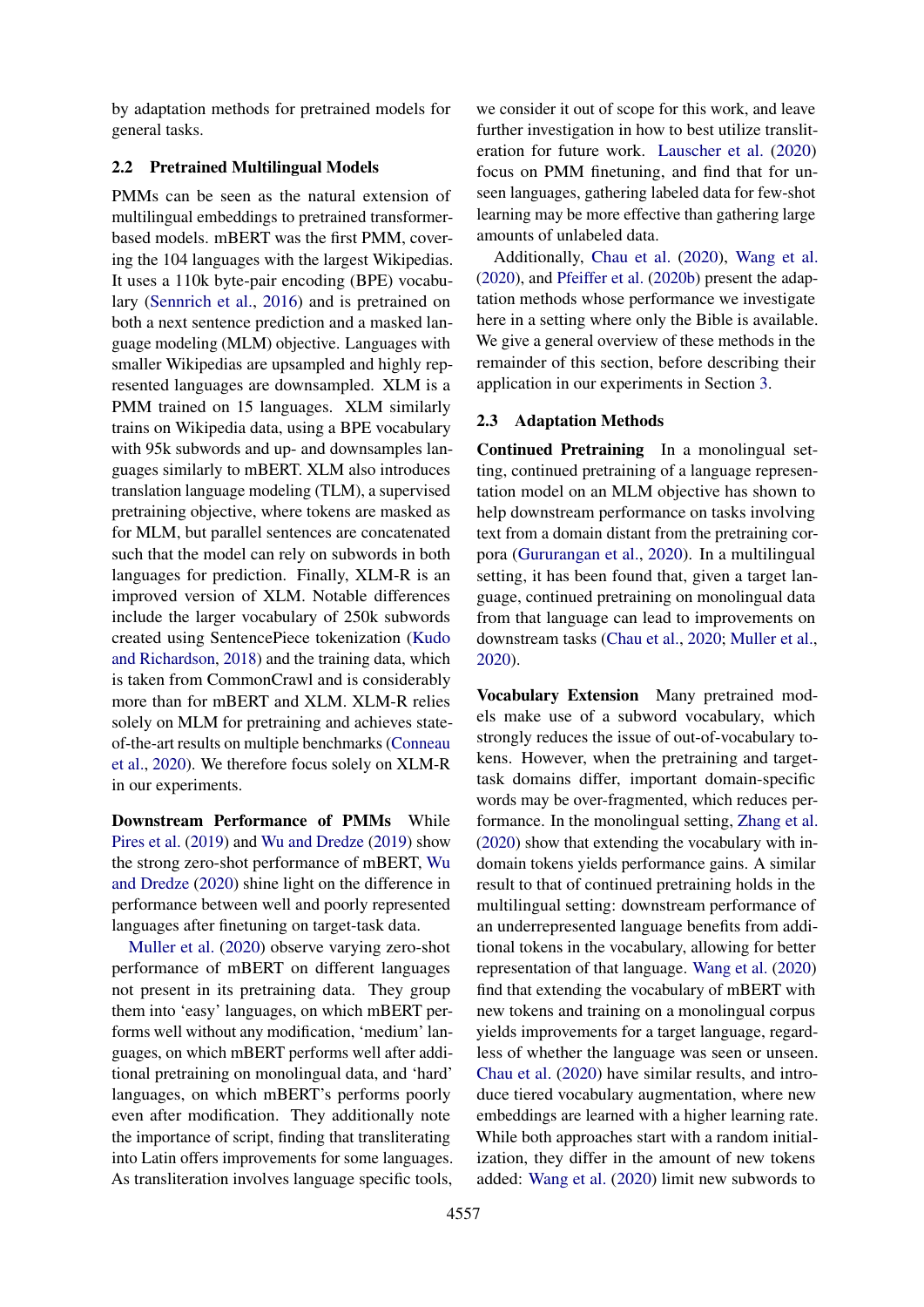30,000, while [Chau et al.](#page-8-1) [\(2020\)](#page-8-1) set a limit of 99, selecting the subwords which reduce the number of unknown tokens while keeping the subword-totoken ratio similar to the original vocabulary.

Adapters Adapters are layers with a small number of parameters, injected into models to help transfer learning [\(Rebuffi et al.,](#page-10-8) [2017\)](#page-10-8). [Houlsby](#page-8-14) [et al.](#page-8-14) [\(2019\)](#page-8-14) demonstrate the effectiveness of taskspecific adapters in comparison to standard finetuning. [Pfeiffer et al.](#page-9-0) [\(2020b\)](#page-9-0) present invertible adapters and MAD-X, a framework utilizing them along with language and task adapters for crosslingual transfer. After freezing model weights, invertible and language adapters for each language, including English, are trained together using MLM. The English-specific adapters are then used along with a task adapter to learn from labeled English data. For zero-shot transfer, the invertible and language adapters are replaced with those trained on the target language, and the model is subsequently evaluated.

# <span id="page-3-0"></span>3 Experiments

#### 3.1 Data and Languages

Unlabeled Data We use the Johns Hopkins University Bible Corpus (JHUBC) from [McCarthy](#page-9-10) [et al.](#page-9-10) [\(2020\)](#page-9-10), which contains 1611 languages, providing verse-aligned translations of both the Old and New Testament. However, the New Testament is much more widely translated: 86% of translations do not include the Old Testament. We therefore limit our experiments to the New Testament, which accounts to about 8000 verses in total, although specific languages may not have translations of all verses. For the 30 languages we consider, this averages to around 402k subword tokens per language. The specific versions of the Bible we use are listed in Table [5.](#page-11-0)

Labeled Data For NER, we use the splits of [Rahimi et al.](#page-9-11) [\(2019\)](#page-9-11), which are created from the WikiAnn dataset [\(Pan et al.,](#page-9-12) [2017\)](#page-9-12). For POS tagging, we use data taken from the Universal Dependencies Project [\(Nivre et al.,](#page-9-13) [2020\)](#page-9-13). As XLM-R utilizes a subword vocabulary, we perform sequence labeling by assigning labels to the last subword token of each word. For all target languages, we only finetune on labeled data in English.

Language Selection To select the languages for our experiments, we first compile lists of all lan-

guages for which a test set exists for either downstream task and we have a Bible for. We then filter these languages by removing those present in the pretraining data of XLM-R. See Table [1](#page-1-0) for a summary of languages, their attributes, and the downstream task we use them for.

### 3.2 PMM Adaptation Methods

Our goal is to analyze state-of-the-art PMM adaption approaches in a true low-resource setting where the only raw text data available comes from the New Testament and no labeled data exists at all. We now describe our implementation of these methods. We focus on the Base version of XLM-R [\(Conneau et al.,](#page-8-0) [2020\)](#page-8-0) as our baseline PMM.

Continued Pretraining We consider three models based on continued pretraining. In the simplest case, +MLM, we continue training XLM-R with an MLM objective on the available verses of the New Testament. Additionally, as Bible translations are a parallel corpus, we also consider a model, +TLM, trained using translation language modeling. Finally, following the findings of [Lam](#page-9-14)[ple and Conneau](#page-9-14) [\(2019\)](#page-9-14), we also consider a model using both TLM and MLM,  $+\{M | T\}LM$ . For this model, we alternate between batches consisting solely of verses from the target Bible and batches consisting of aligned verses of the target-language and source-language Bible. For NER, we pretrain +MLM and +TLM models for 40 epochs, and pretrain  $+\{M | T\}$ LM models for 20 epochs. For POS tagging, we follow a simlar pattern, training +MLM and  $+TLM$  for 80 epochs, and  $+\{M|T\}LM$  for 40 epochs.

Vocabulary Extension To extend the vocabulary of XLM-R, we implement the process of [Wang et al.](#page-10-0) [\(2020\)](#page-10-0). We denote this as +Extend. For each target language, we train a new SentencePiece [\(Kudo](#page-9-6) [and Richardson,](#page-9-6) [2018\)](#page-9-6) tokenizer on the Bible of that language with a maximum vocabulary size of  $30,000$  $30,000$ <sup>3</sup> To prevent adding duplicates, we filter out any subword already present in the vocabulary of XLM-R. We then add additional pieces representing these new subwords into the tokenizer of XLM-R, and increase XLM-R's embedding matrix accordingly using a random initialization. Finally, we train the embeddings using MLM on the Bible. For NER, we train +Extend models for 40 epochs, and for POS tagging, we train for 80 epochs.

<sup>&</sup>lt;sup>3</sup>We note that for many languages, the tokenizer cannot create the full 30,000 subwords due to the limited corpus size.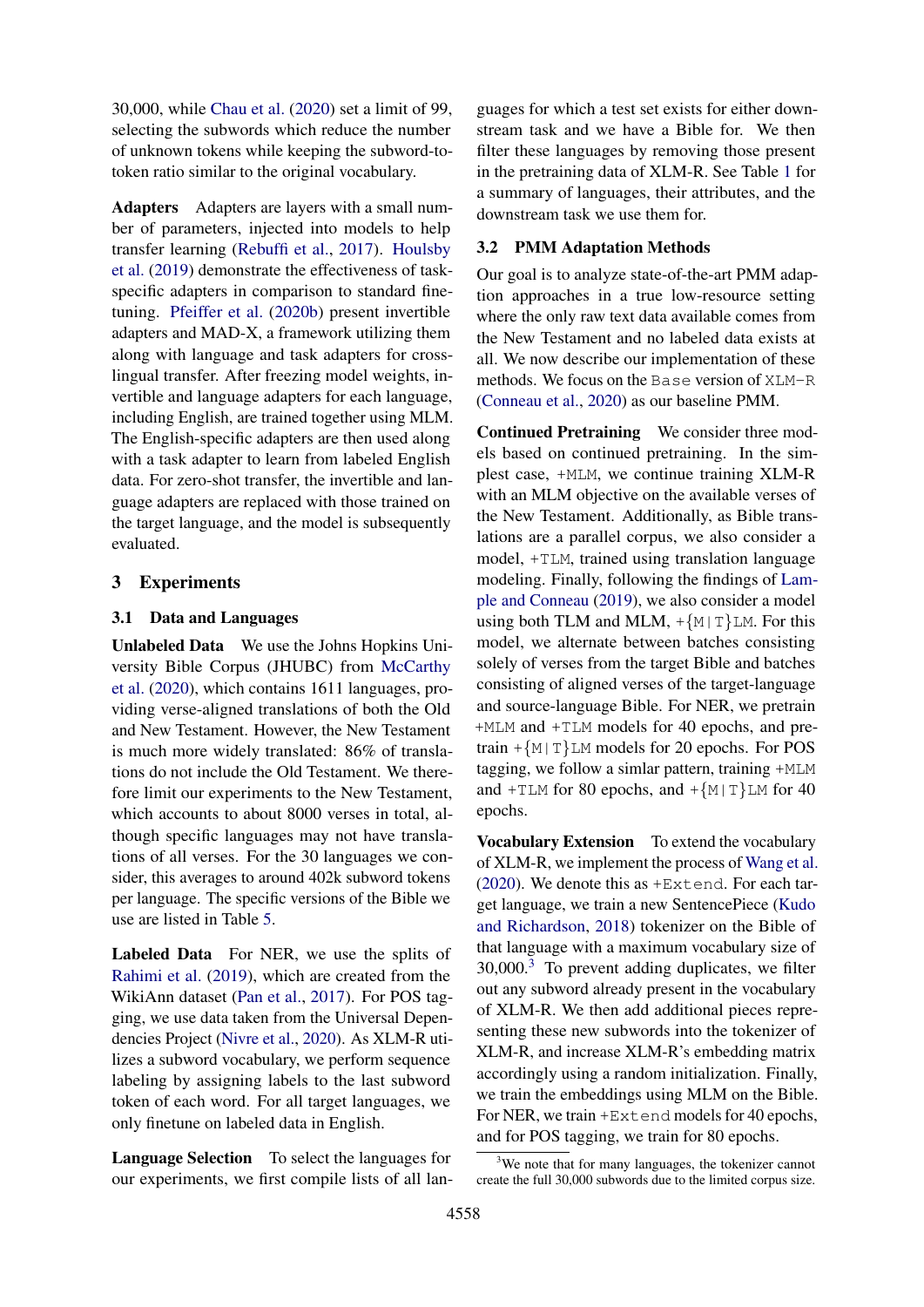Adapters For adapters, we largely follow the full MAD-X framework [\(Pfeiffer et al.,](#page-9-0) [2020b\)](#page-9-0), using language, invertible, and task adapters. This is denoted as +Adapters. To train task adapters, we download language and invertible adapters for the source language from AdapterHub [\(Pfeiffer](#page-9-15) [et al.,](#page-9-15) [2020a\)](#page-9-15). We train a single task adapter for each task, and use it across all languages. We train language and invertible adapters for each target language by training on the target Bible with an MLM objective. As before, for NER we train for 40 epochs, and for POS we train for 80 epochs.

#### 3.3 Hyperparameters and Training Details

For finetuning, we train using 1 Nvidia V100 32GB GPU, and use an additional GPU for adaptation methods. Experiments for NER and POS take around 1 and 2 hours respectively, totalling to 165 total training hours, and  $21.38 \text{ kgCO}_2$ eq emitted [\(Lacoste et al.,](#page-9-16) [2019\)](#page-9-16). All experiments are run using the Huggingface Transformers library [\(Wolf](#page-10-9) [et al.,](#page-10-9) [2020\)](#page-10-9). We limit sequence lengths to 256 tokens.

We select initial hyperparameters for finetuning by using the English POS development set. We then fix all hyperparameters other than the number of epochs, which we tune using the 3 languages which have development sets, Ancient Greek, Maltese, and Wolof. We do not use early stopping. For our final results, we finetune for 5 epochs with a batch size of 32, and a learning rate of 2e-5. We use the same hyperparameters for both tasks.

For each task and adaptation approach, we search over {10, 20, 40, 80} epochs, and select the epoch which gives the highest average performance across the development languages. We use the same languages as above for POS. For NER we use 4 languages with varying baseline performances: Bashkir, Kinyarwanda, Maltese, and Scots. We pretrain with a learning rate of 2e-5 and a batch size of 32, except for +Adapters, for which we use a learning rate of 1e-4 [\(Pfeiffer et al.,](#page-9-0) [2020b\)](#page-9-0).

#### 4 Results

We present results for NER and POS tagging in Tables [2](#page-4-0) and [3,](#page-5-0) respectively. We additionally provide plots of the methods' performances as compared to the XLM-R baseline in Figures [2](#page-5-1) and [3,](#page-6-0) showing performance trends for each model.

NER We find that methods based on our most straightforward approach, continued pretraining

<span id="page-4-0"></span>

| Lang.         |       |       |       | XLM-R +MLM +TLM +{M T}LM +Extend +Adapters |         |         |
|---------------|-------|-------|-------|--------------------------------------------|---------|---------|
| ace           | 31.95 | 38.10 | 37.29 | 38.06                                      | 37.54   | 33.56   |
| arz           | 49.80 | 54.05 | 51.94 | 53.33                                      | 44.53   | 36.07   |
| bak           | 30.34 | 36.10 | 32.28 | 37.99                                      | 29.97   | 33.80   |
| ceb           | 51.64 | 53.48 | 54.12 | 52.90                                      | 49.31   | 52.51   |
| che           | 14.84 | 16.26 | 15.08 | 13.72                                      | 14.47   | 18.93   |
| chv           | 46.90 | 64.34 | 66.67 | 59.23                                      | 48.78   | 54.36   |
| crh           | 39.27 | 36.56 | 43.77 | 36.69                                      | 43.01   | 32.28   |
| hak           | 31.36 | 36.07 | 43.95 | 40.36                                      | 27.53   | 28.67   |
| ibo           | 44.88 | 50.19 | 48.06 | 50.39                                      | 43.48   | 42.96   |
| ilo           | 56.25 | 61.47 | 63.89 | 66.06                                      | 61.95   | 52.63   |
| kin           | 57.39 | 61.21 | 60.87 | 56.54                                      | 48.95   | 56.13   |
| mhr           | 45.74 | 48.39 | 46.29 | 43.44                                      | 36.78   | 40.75   |
| min           | 44.13 | 42.91 | 46.76 | 41.43                                      | 42.49   | 41.70   |
| mlt           | 48.80 | 60.00 | 62.84 | 58.48                                      | 45.67   | 35.26   |
| mri           | 11.95 | 31.93 | 48.28 | 28.27                                      | 20.89   | 14.74   |
| nds           | 62.75 | 63.37 | 70.88 | 68.53                                      | 64.63   | 59.21   |
| ory           | 31.49 | 25.64 | 24.24 | 28.95                                      | 22.13   | 25.44   |
| sco           | 76.40 | 74.51 | 73.56 | 74.42                                      | 74.90   | 65.87   |
| tat           | 36.63 | 51.52 | 50.23 | 50.56                                      | 33.78   | 43.70   |
| tgk           | 22.92 | 32.68 | 36.59 | 33.98                                      | 35.65   | 36.86   |
| war           | 57.87 | 63.11 | 70.22 | 64.00                                      | 65.79   | 64.32   |
| yor           | 52.91 | 38.79 | 36.67 | 35.29                                      | 41.41   | 33.87   |
| Avg.          | 43.01 | 47.30 | 49.29 | 46.94                                      | 42.44   | 41.07   |
| $\Delta$ Avg. | 0.00  | 4.29  | 6.29  | 3.93                                       | $-0.57$ | $-1.94$ |

Table 2: F1 score for all models on NER.

 $(+MLM, +TLM, +{M|T}LM)$ , perform best, with 3.93 to 6.29 F1 improvement over XLM-R. Both +Extend and +Adapters obtain a lower average F1 than the XLM-R baseline, which shows that they are not a good choice in our setting: either the size or the domain of the Bible causes them to perform poorly. Focusing on the script of the target language (cf. Table [1\)](#page-1-0), the average performance gain across all models is higher for Cyrillic languages than for Latin languages. Therefore, in relation to the source language script, performance gain is higher for target languages with a more distant script from the source. When considering approaches which introduce new parameters, +Extend and +Adapters, performance only increases for Cyrillic languages and decreases for all others. However, when considering continued pretraining approaches, we find a performance increase for all scripts.

Looking at Figure [2,](#page-5-1) we see that the lower the baseline F1, the larger the improvement of the adaption methods on downstream performance, with all methods increasing performance for the language for which the baseline is weakest. As baseline performance increases, the benefit provided by these methods diminishes, and all methods underperform the baseline for Scots, the language with the highest baseline performance. We hypothesize that at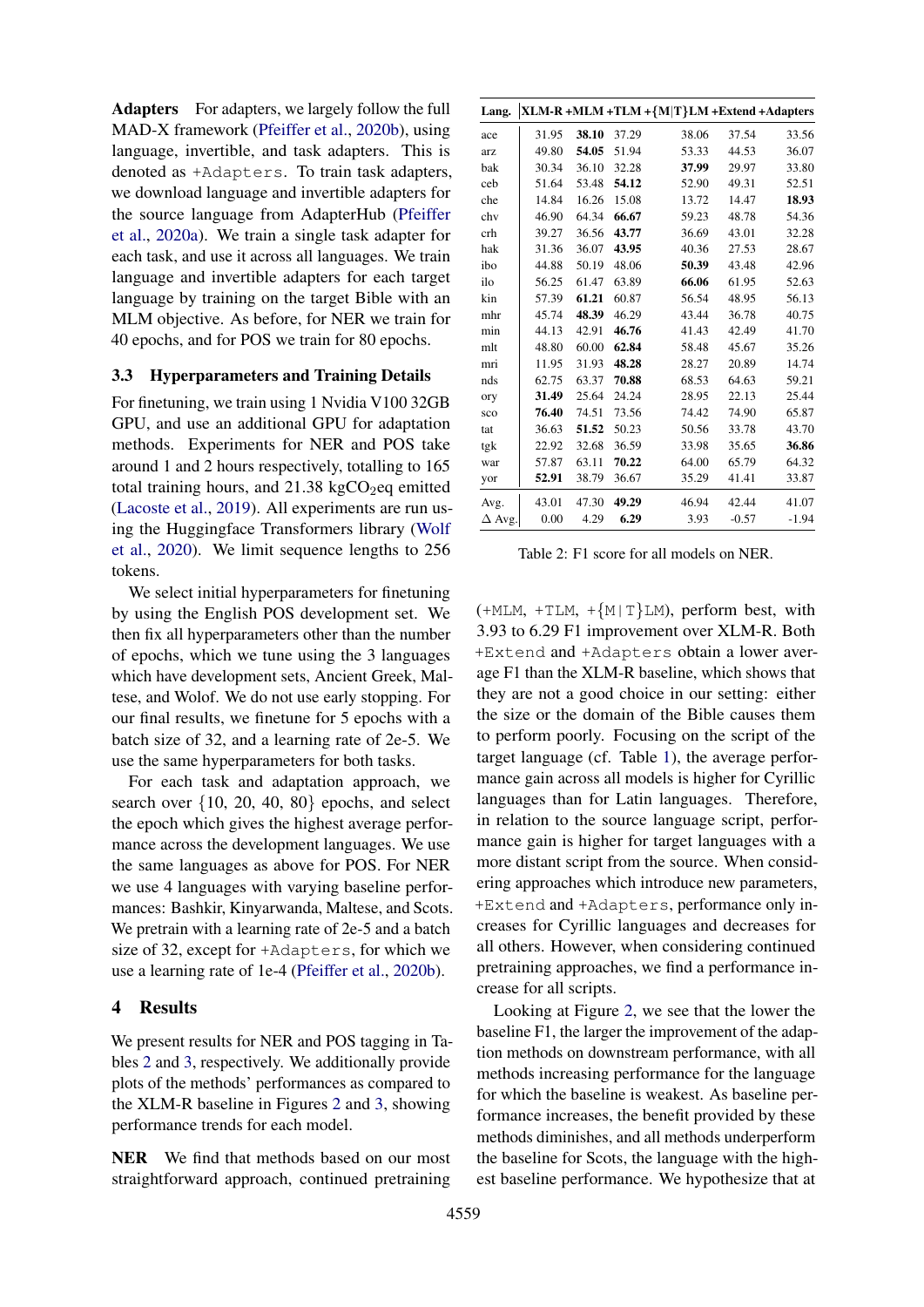<span id="page-5-1"></span>

Figure 2: NER results (F1). Trendlines are created using linear regression.

this point the content of the Bible offers little to no extra knowledge for these languages compared to the existing knowledge in the pretraining data.

POS Tagging Our POS tagging results largely follow the same trend as those for NER, with continued pretraining methods achieving the highest increase in performance: between 15.81 and 17.61 points. Also following NER and as shown in Figure [3,](#page-6-0) the largest performance gain can be seen for languages with a low baseline performance, and, as the latter increases, the benefits obtained from adaptation become smaller. However, unlike for NER, all methods show a net increase in performance, with +Adapters, the lowest performing adaptation model, achieving a gain of 9.01 points. We hypothesize that a likely reason for this is the domain and style of the Bible. While it may be too restrictive to significantly boost downstream NER performance, it is still a linguistically rich resource for POS tagging, a task that is less sensitive to domain in general.

Additionally, there is a notable outlier language, Coptic, on which no model performs better than random choice (which corresponds to 6% accuracy). This is because the script of this language is almost completely unseen to XLM-R, and practically all non-whitespace subwords map to the unknown token: of the 50% of non-whitespace tokens, 95% are unknown. While +Extend solves

this issue, we believe that for a language with a completely unseen script the Bible is not enough to learn representations which can be used in a zero-shot setting.

<span id="page-5-0"></span>

| Lang.         |       |       |       | XLM-R +MLM +TLM +{M T}LM +Extend +Adapters |       |        |
|---------------|-------|-------|-------|--------------------------------------------|-------|--------|
| bam           | 32.44 | 60.59 | 60.91 | 63.13                                      | 53.40 | 54.74  |
| cop           | 4.31  | 4.02  | 4.03  | 4.03                                       | 4.35  | 3.70   |
| glv           | 33.12 | 59.78 | 57.91 | 59.05                                      | 43.43 | 50.88  |
| grc           | 53.79 | 58.07 | 55.42 | 54.21                                      | 52.35 | 34.86  |
| gsw           | 47.78 | 61.98 | 59.14 | 58.38                                      | 56.72 | 61.70  |
| mag           | 51.09 | 60.77 | 57.30 | 58.52                                      | 54.57 | 55.81  |
| mlt           | 30.18 | 59.60 | 56.00 | 53.95                                      | 50.50 | 44.17  |
| myv           | 46.62 | 66.63 | 68.48 | 66.55                                      | 58.62 | 57.05  |
| wol           | 37.97 | 65.52 | 62.97 | 59.30                                      | 55.56 | 54.52  |
| yor           | 31.34 | 48.54 | 49.40 | 48.31                                      | 47.71 | 41.29  |
| Avg.          | 36.86 | 54.55 | 53.16 | 52.54                                      | 47.72 | 45.875 |
| $\Delta$ Avg. | 0.00  | 17.69 | 16.29 | 15.68                                      | 10.86 | 9.01   |

Table 3: POS tagging accuracy.

# 5 Case Study

As previously stated, using the Bible as the corpus for adaptation is limiting in two ways: the extremely restricted domain as well as the small size. To separate the effects of these two aspects, we repeat our experiments with a different set of data. We sample sentences from the Wikipedia of each target language to simulate a corpus of similar size to the Bible which is not restricted to the Bible's domain or content. To further minimize the effect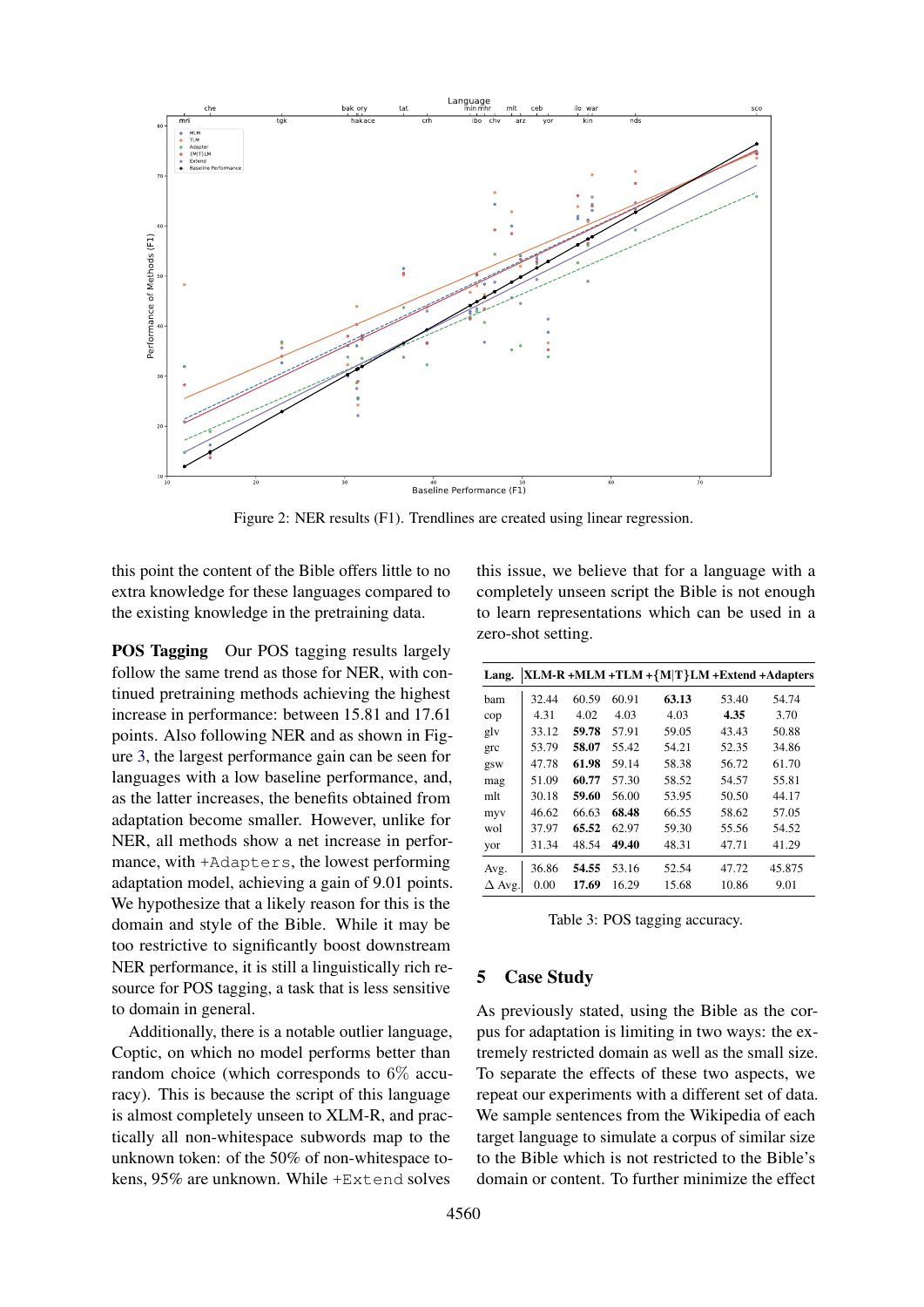<span id="page-6-0"></span>

Figure 3: POS results (Accuracy). Trendlines are created by fitting a 2<sup>nd</sup> order, least squares polynomial.

of domain, we focus solely on NER, such that the domain of the data is precisely that of the target task. Additionally, we seek to further investigate the effect on the downstream performance gains of these adaptation methods when the source language is more similar to the target language. To this end, we focus our case study on three languages written in Cyrillic: Bashkir, Chechen, and Chuvash. We break up the case study into 3 settings, depending on the data used. In the first setting, we change the language of our labeled training data from English to Russian. While Russian is not necessarily similar to the target languages or mutually intelligible, we consider it to be more similar than English; Russian is written in the same script as the target languages, and there is a greater likelihood for lexical overlap and the existence of loanwords. In the second setting, we pretrain using Wikipedia and in the third setting we use both Wikipedia data as well as labeled Russian data.

To create our Wikipedia training data, we extract sentences with WikiExtractor [\(Attardi,](#page-8-15) [2015\)](#page-8-15) and split them with Moses SentenceSplitter [\(Koehn](#page-9-17) [et al.,](#page-9-17) [2007\)](#page-9-17). To create a comparable training set for each language, we first calculate the total number of subword tokens found in the New Testament, and sample sentences from Wikipedia until we have an equivalent amount. In the setting where we use data from the New Testament and labeled Russian data, for  $+TLM$  and  $+\{M|T\}LM$  we additionally substitute the English Bible with the Russian Bible. When using Wikipedia, we omit results for +TLM

<span id="page-6-1"></span>

| <b>Setting</b> | Model        | bak   | che   | chv   | Avg.  |
|----------------|--------------|-------|-------|-------|-------|
| $B-F$          | XLM-R        | 30.34 | 14.84 | 46.90 | 30.69 |
|                | <b>Best</b>  | 37.99 | 16.26 | 66.67 | 40.30 |
|                | XLM-R        | 53.84 | 43.94 | 51.16 | 49.65 |
|                | $+MLM$       | 58.46 | 38.67 | 55.09 | 50.74 |
| $B-R$          | $+TLM$       | 53.58 | 27.78 | 50.96 | 44.10 |
|                | $+\{M T\}LM$ | 57.99 | 31.64 | 57.14 | 48.92 |
|                | $+Extend$    | 39.86 | 27.16 | 46.32 | 37.78 |
|                | +Adapters    | 48.03 | 21.64 | 36.11 | 35.26 |
|                | $+MLM$       | 43.12 | 18.18 | 74.82 | 45.37 |
| W-E            | $+Extend$    | 30.26 | 20.93 | 35.62 | 28.94 |
|                | +Adapters    | 41.88 | 41.15 | 71.74 | 51.59 |
|                | $+MLM$       | 61.19 | 55.89 | 67.42 | 61.50 |
| W-R            | $+Extend$    | 36.84 | 44.08 | 35.46 | 38.79 |
|                | +Adapters    | 56.39 | 28.65 | 73.12 | 52.72 |

and  $+\{M | T\}LM$ , as they rely on a parallel corpus.

Table 4: Case study: Cyrillic NER (F1). *Setting* describes the source of data for adaptation, either the (B)ible or (W)ikipedia, as well as the language of the finetuning data, (E)nglish or (R)ussian.

### 5.1 Results

We present the results of our case study in Table [4.](#page-6-1) In the sections below, we refer to case study settings as they are described in the table caption.

Effects of the Finetuning Language We find that using Russian as the source language (the "Russian baseline"; B-R w/ XLM-R) increases performance over the English baseline (B-E w/ XLM-R) by 18.96 F1. Interestingly, all of the adaptation methods utilizing the Bible do poorly in this set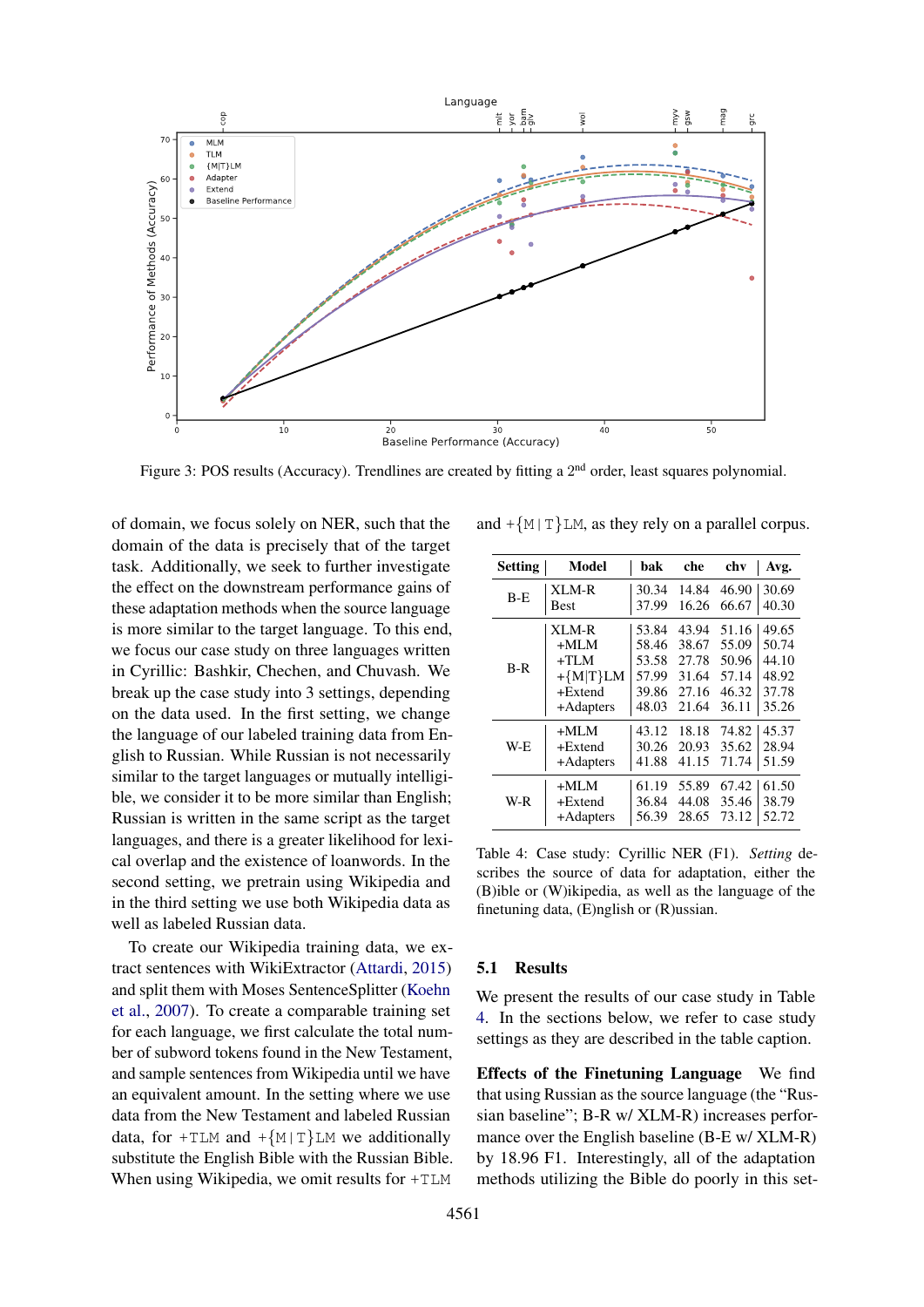ting (B-R), with +MLM only improving over the Russian baseline by 1.09 F1, and all other methods decreasing performance. We hypothesize that when adaptation data is limited in domain, as the source language approaches the target language in similarity, the language adaptation is mainly done in the finetuning step, and any performance gain from the unlabeled data is minimized. This is supported by the previous NER results, where we find that, when using English as the source language, the adaptation methods lead to higher average performance gain over the baseline for Cyrillic languages, i.e., the more distant languages, as opposed to Latin languages. The adaptation methods show a larger improvement when switching to Wikipedia data (W-R), with +MLM improving performance by 11.85 F1 over the Russian baseline. Finally, the performance of +Extend when using Russian labeled data is similar on average regardless of the adaptation data (B-R, W-R), but noticeably improves over the setting which uses Wikipedia and English labeled data.

Effects of the Domain Used for Adaptation Fixing English as the source language and changing the pretraining domain from the Bible to Wikipedia (W-E) yields strong improvements, with +Adapters improving over the English baseline by 20.9 F1 and +MLM improving by 14.68 F1. However, we note that, while the average of +Adapters is higher than that of +MLM, this is due to higher performance on only a single language. When compared to the best performing pretraining methods that use the Bible (B-E), these methods improve by 11.29 F1 and 5.30 F1 respectively. When using both Wikipedia and Russian data, we see the highest overall performance, and +MLM increases over the English baseline by 30.81 F1 and the Russian baseline by 11.85 F1.

#### 6 Limitations

One limitation of this work – and other works which involve a high number of languages – is task selection. While part-of-speech tagging and named entity recognition<sup>[4](#page-0-0)</sup> are important, they are both low-level tasks largely based on sentence structure, with no requirement for higher levels of reasoning, unlike tasks such as question answering or natural language inference. While XTREME [\(Hu et al.,](#page-8-16)

[2020\)](#page-8-16) is a great, diverse benchmark covering these higher level tasks, the number of languages is still limited to only 40 languages, all of which have Wikipedia data available. Extending these benchmarks to truly low resource languages by introducing datasets for these tasks will further motivate research on these languages, and provide a more comprehensive evaluation for their progress.

Additionally, while the Bible is currently available in some form for 1611 languages, the available text for certain languages may be different in terms of quantity and quality from the Bible text we use in our experiments. Therefore, although we make no language-specific assumptions, our findings may not fully generalize to all 1611 languages due to these factors. Furthermore, this work focuses on analyzing the effects of adaptation methods for only a single multilingual transformer model. Although we make no model-specific assumptions in our methods, the set of unseen languages differs from model to model. Moreover, although we show improvements for the two tasks, we do not claim to have state-of-the-art results. In a low-resource setting, the best performance is often achieved through task-specific models. Similarly, translation-based approaches, as well as few-shot learning may offer additional benefits over a zero-shot setting. We also do not perform an extensive analysis of the target languages, or an analysis of the selected source language for finetuning. A better linguistic understanding of the languages in question would allow for a better selection of source language, as well as the ability to leverage linguistic features potentially leading to better results.

Finally, by using a PMM, we inherit all of that model's biases. The biases captured by word embeddings are well known, and recent work has shown that contextual models are not free of biases either [\(Caliskan et al.,](#page-8-17) [2017;](#page-8-17) [Kurita et al.,](#page-9-18) [2019\)](#page-9-18). The use of the Bible, and religious texts in general, may further introduce additional biases. Last, we acknowledge the environmental impact from the training of models on the scale of XLM-R [\(Strubell](#page-10-10) [et al.,](#page-10-10) [2019\)](#page-10-10).

#### 7 Conclusion

In this work, we evaluate the performance of continued pretraining, vocabulary extension, and adapters for unseen languages of XLM-R in a realistic lowresource setting. Using only the New Testament, we show that continued pretraining is the best per-

<sup>&</sup>lt;sup>4</sup>We also note that the WikiANN labels are computer generated and may suffer from lower recall when compared to hand-annotated datasets.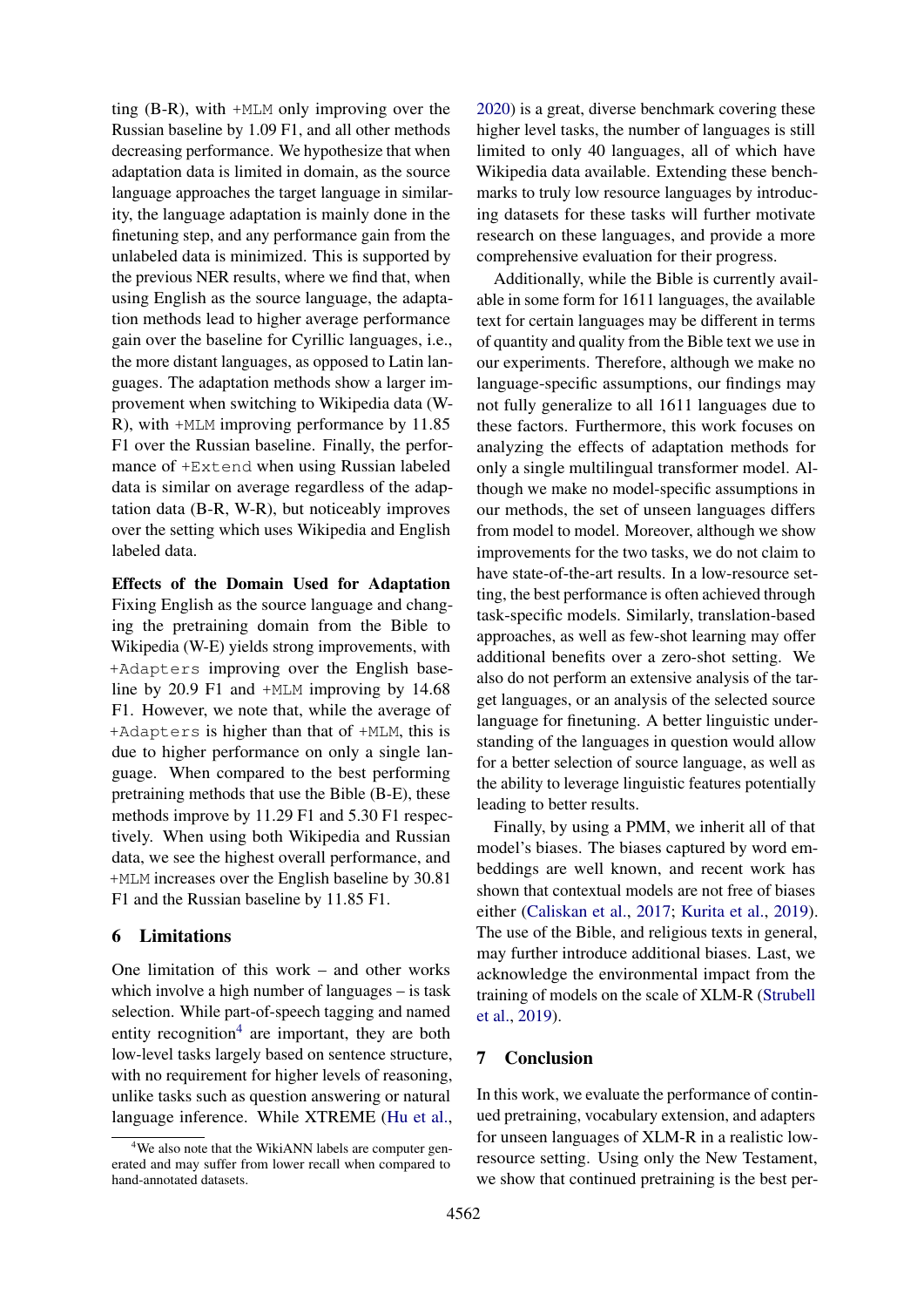forming adaptation approach, leading to gains of 6.29 F1 on NER and 17.69% accuracy on POS tagging. We therefore conclude that the Bible can be a valuable resource for adapting PMMs to unseen languages, especially when no other data exists. Furthermore, we conduct a case study on three languages written in Cyrillic script. Changing the source language to one more similar to the target language reduces the effect of adaptation, but the performance of the adaptation methods relative to each other is preserved. Changing the domain of the adaptation data to one more similar to the target task while keeping its size constant improves performance.

#### Acknowledgments

We would like to thank the ACL reviewers for their constructive and insightful feedback as well as Yoshinari Fujinuma, Stéphane Aroca-Ouellette, and other members of the CU Boulder's NALA Group for their advice and help.

#### References

- <span id="page-8-8"></span>Waleed Ammar, George Mulcaire, Yulia Tsvetkov, Guillaume Lample, Chris Dyer, and Noah A. Smith. 2016. Massively multilingual word embeddings. *ArXiv*, abs/1602.01925.
- <span id="page-8-7"></span>M. Artetxe, Sebastian Ruder, and Dani Yogatama. 2020. On the cross-lingual transferability of monolingual representations. In *ACL*.
- <span id="page-8-9"></span>M. Artetxe and Holger Schwenk. 2019. Massively multilingual sentence embeddings for zero-shot crosslingual transfer and beyond. *Transactions of the Association for Computational Linguistics*, 7:597–610.
- <span id="page-8-6"></span>Mikel Artetxe, Gorka Labaka, and Eneko Agirre. 2016. [Learning principled bilingual mappings of word em](https://doi.org/10.18653/v1/D16-1250)[beddings while preserving monolingual invariance.](https://doi.org/10.18653/v1/D16-1250) In *Proceedings of the 2016 Conference on Empirical Methods in Natural Language Processing*, pages 2289–2294, Austin, Texas. Association for Computational Linguistics.
- <span id="page-8-4"></span>Mikel Artetxe, Gorka Labaka, and Eneko Agirre. 2017. [Learning bilingual word embeddings with \(almost\)](https://doi.org/10.18653/v1/P17-1042) [no bilingual data.](https://doi.org/10.18653/v1/P17-1042) In *Proceedings of the 55th Annual Meeting of the Association for Computational Linguistics (Volume 1: Long Papers)*, pages 451–462, Vancouver, Canada. Association for Computational Linguistics.
- <span id="page-8-15"></span>Giusepppe Attardi. 2015. Wikiextractor. [https://](https://github.com/attardi/wikiextractor) [github.com/attardi/wikiextractor](https://github.com/attardi/wikiextractor).
- <span id="page-8-12"></span>M Saiful Bari, Shafiq R. Joty, and Prathyusha Jwalapuram. 2020. Zero-resource cross-lingual named entity recognition. In *AAAI*.
- <span id="page-8-11"></span>Akash Bharadwaj, David Mortensen, Chris Dyer, and Jaime Carbonell. 2016. [Phonologically aware neural](https://doi.org/10.18653/v1/D16-1153) [model for named entity recognition in low resource](https://doi.org/10.18653/v1/D16-1153) [transfer settings.](https://doi.org/10.18653/v1/D16-1153) In *Proceedings of the 2016 Conference on Empirical Methods in Natural Language Processing*, pages 1462–1472, Austin, Texas. Association for Computational Linguistics.
- <span id="page-8-3"></span>Piotr Bojanowski, Edouard Grave, Armand Joulin, and Tomas Mikolov. 2017. [Enriching word vectors with](https://doi.org/10.1162/tacl_a_00051) [subword information.](https://doi.org/10.1162/tacl_a_00051) *Transactions of the Association for Computational Linguistics*, 5:135–146.
- <span id="page-8-17"></span>Aylin Caliskan, Joanna J. Bryson, and Arvind Narayanan. 2017. [Semantics derived automatically](https://doi.org/10.1126/science.aal4230) [from language corpora contain human-like biases.](https://doi.org/10.1126/science.aal4230) *Science*, 356(6334):183–186.
- <span id="page-8-1"></span>Ethan C. Chau, Lucy H. Lin, and Noah A. Smith. 2020. Parsing with multilingual bert, a small corpus, and a small treebank. *ArXiv*, abs/2009.14124.
- <span id="page-8-0"></span>Alexis Conneau, Kartikay Khandelwal, Naman Goyal, Vishrav Chaudhary, Guillaume Wenzek, Francisco Guzman, E. Grave, Myle Ott, Luke Zettlemoyer, and ´ Veselin Stoyanov. 2020. Unsupervised cross-lingual representation learning at scale. In *ACL*.
- <span id="page-8-5"></span>Alexis Conneau, Guillaume Lample, Marc'Aurelio Ranzato, Ludovic Denoyer, and Hervé Jégou. 2017. Word translation without parallel data. *arXiv preprint arXiv:1710.04087*.
- <span id="page-8-10"></span>Ramy Eskander, Smaranda Muresan, and Michael Collins. 2020. [Unsupervised cross-lingual part-of](https://doi.org/10.18653/v1/2020.emnlp-main.391)[speech tagging for truly low-resource scenarios.](https://doi.org/10.18653/v1/2020.emnlp-main.391) In *Proceedings of the 2020 Conference on Empirical Methods in Natural Language Processing (EMNLP)*, pages 4820–4831, Online. Association for Computational Linguistics.
- <span id="page-8-2"></span>Edouard Grave, Piotr Bojanowski, Prakhar Gupta, Armand Joulin, and Tomas Mikolov. 2018. Learning word vectors for 157 languages. In *Proceedings of the International Conference on Language Resources and Evaluation (LREC 2018)*.
- <span id="page-8-13"></span>Suchin Gururangan, Ana Marasović, Swabha Swayamdipta, Kyle Lo, Iz Beltagy, Doug Downey, and Noah A. Smith. 2020. Don't stop pretraining: Adapt language models to domains and tasks. *ArXiv*, abs/2004.10964.
- <span id="page-8-14"></span>Neil Houlsby, Andrei Giurgiu, Stanislaw Jastrzebski, Bruna Morrone, Quentin De Laroussilhe, Andrea Gesmundo, Mona Attariyan, and Sylvain Gelly. 2019. [Parameter-efficient transfer learning for NLP.](http://proceedings.mlr.press/v97/houlsby19a.html) In *Proceedings of the 36th International Conference on Machine Learning*, volume 97 of *Proceedings of Machine Learning Research*, pages 2790–2799, Long Beach, California, USA. PMLR.
- <span id="page-8-16"></span>Junjie Hu, Sebastian Ruder, Aditya Siddhant, Graham Neubig, Orhan Firat, and Melvin Johnson. 2020. [Xtreme: A massively multilingual multi-task](http://arxiv.org/abs/2003.11080) [benchmark for evaluating cross-lingual generaliza](http://arxiv.org/abs/2003.11080)[tion.](http://arxiv.org/abs/2003.11080) *CoRR*, abs/2003.11080.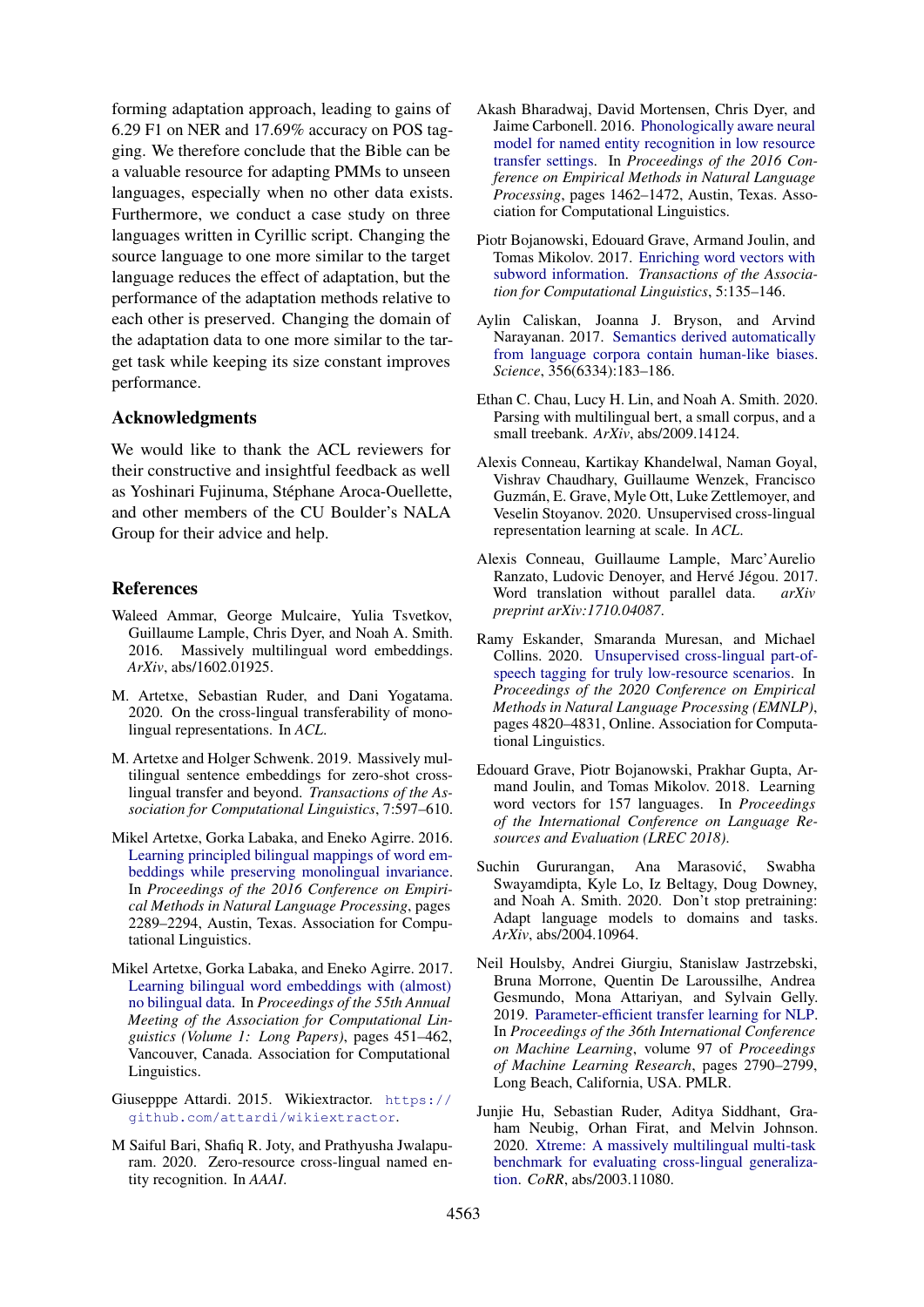- <span id="page-9-2"></span>Armand Joulin, Piotr Bojanowski, Tomas Mikolov, Hervé Jégou, and Edouard Grave. 2018. Loss in translation: Learning bilingual word mapping with a retrieval criterion. In *Proceedings of the 2018 Conference on Empirical Methods in Natural Language Processing*.
- <span id="page-9-17"></span>Philipp Koehn, Hieu Hoang, Alexandra Birch, Chris Callison-Burch, Marcello Federico, Nicola Bertoldi, Brooke Cowan, Wade Shen, Christine Moran, Richard Zens, Chris Dyer, Ondřej Bojar, Alexandra Constantin, and Evan Herbst. 2007. [Moses: Open](https://www.aclweb.org/anthology/P07-2045) [source toolkit for statistical machine translation.](https://www.aclweb.org/anthology/P07-2045) In *Proceedings of the 45th Annual Meeting of the Association for Computational Linguistics Companion Volume Proceedings of the Demo and Poster Sessions*, pages 177–180, Prague, Czech Republic. Association for Computational Linguistics.
- <span id="page-9-6"></span>Taku Kudo and John Richardson. 2018. [SentencePiece:](https://doi.org/10.18653/v1/D18-2012) [A simple and language independent subword tok](https://doi.org/10.18653/v1/D18-2012)[enizer and detokenizer for neural text processing.](https://doi.org/10.18653/v1/D18-2012) In *Proceedings of the 2018 Conference on Empirical Methods in Natural Language Processing: System Demonstrations*, pages 66–71, Brussels, Belgium. Association for Computational Linguistics.
- <span id="page-9-18"></span>Keita Kurita, Nidhi Vyas, Ayush Pareek, Alan W Black, and Yulia Tsvetkov. 2019. [Measuring bias in contex](http://arxiv.org/abs/1906.07337)[tualized word representations.](http://arxiv.org/abs/1906.07337)
- <span id="page-9-16"></span>Alexandre Lacoste, Alexandra Luccioni, Victor Schmidt, and Thomas Dandres. 2019. Quantifying the carbon emissions of machine learning. *arXiv preprint arXiv:1910.09700*.
- <span id="page-9-14"></span>Guillaume Lample and Alexis Conneau. 2019. Crosslingual language model pretraining. In *NeurIPS*.
- <span id="page-9-3"></span>Guillaume Lample, Alexis Conneau, Ludovic Denoyer, and Marc'Aurelio Ranzato. 2017. Unsupervised machine translation using monolingual corpora only. *arXiv preprint arXiv:1711.00043*.
- <span id="page-9-9"></span>Anne Lauscher, Vinit Ravishankar, Ivan Vulic, and ´ Goran Glavaš. 2020. [From zero to hero: On the lim](https://doi.org/10.18653/v1/2020.emnlp-main.363)[itations of zero-shot language transfer with multilin](https://doi.org/10.18653/v1/2020.emnlp-main.363)[gual Transformers.](https://doi.org/10.18653/v1/2020.emnlp-main.363) pages 4483–4499.
- <span id="page-9-4"></span>Stephen Mayhew, Chen-Tse Tsai, and Dan Roth. 2017. [Cheap translation for cross-lingual named entity](https://doi.org/10.18653/v1/D17-1269) [recognition.](https://doi.org/10.18653/v1/D17-1269) In *Proceedings of the 2017 Conference on Empirical Methods in Natural Language Processing*, pages 2536–2545, Copenhagen, Denmark. Association for Computational Linguistics.
- <span id="page-9-10"></span>Arya D. McCarthy, Rachel Wicks, Dylan Lewis, Aaron Mueller, Winston Wu, Oliver Adams, Garrett Nicolai, Matt Post, and David Yarowsky. 2020. [The](https://www.aclweb.org/anthology/2020.lrec-1.352) [Johns Hopkins University Bible corpus: 1600+](https://www.aclweb.org/anthology/2020.lrec-1.352) [tongues for typological exploration.](https://www.aclweb.org/anthology/2020.lrec-1.352) In *Proceedings of the 12th Language Resources and Evaluation Conference*, pages 2884–2892, Marseille, France. European Language Resources Association.
- <span id="page-9-1"></span>Tomas Mikolov, Ilya Sutskever, Kai Chen, Greg S Corrado, and Jeff Dean. 2013. [Distributed representa](https://proceedings.neurips.cc/paper/2013/file/9aa42b31882ec039965f3c4923ce901b-Paper.pdf)[tions of words and phrases and their compositional](https://proceedings.neurips.cc/paper/2013/file/9aa42b31882ec039965f3c4923ce901b-Paper.pdf)[ity.](https://proceedings.neurips.cc/paper/2013/file/9aa42b31882ec039965f3c4923ce901b-Paper.pdf) In *Advances in Neural Information Processing Systems*, volume 26, pages 3111–3119. Curran Associates, Inc.
- <span id="page-9-8"></span>B. Muller, Antonis Anastasopoulos, Benoît Sagot, and Djamé Seddah. 2020. When being unseen from mbert is just the beginning: Handling new languages with multilingual language models. *ArXiv*, abs/2010.12858.
- <span id="page-9-13"></span>Joakim Nivre, Marie-Catherine de Marneffe, F. Ginter, Jan Hajivc, Christopher D. Manning, Sampo Pyysalo, Sebastian Schuster, Francis Tyers, and D. Zeman. 2020. Universal dependencies v2: An evergrowing multilingual treebank collection. *ArXiv*, abs/2004.10643.
- <span id="page-9-12"></span>Xiaoman Pan, Boliang Zhang, Jonathan May, Joel Nothman, Kevin Knight, and Heng Ji. 2017. [Cross](https://doi.org/10.18653/v1/P17-1178)[lingual name tagging and linking for 282 languages.](https://doi.org/10.18653/v1/P17-1178) In *Proceedings of the 55th Annual Meeting of the Association for Computational Linguistics (Volume 1: Long Papers)*, pages 1946–1958, Vancouver, Canada. Association for Computational Linguistics.
- <span id="page-9-15"></span>Jonas Pfeiffer, Andreas Rücklé, Clifton Poth, Aishwarya Kamath, Ivan Vulic, Sebastian Ruder, ´ Kyunghyun Cho, and Iryna Gurevych. 2020a. Adapterhub: A framework for adapting transformers. In *Proceedings of the 2020 Conference on Empirical Methods in Natural Language Processing: System Demonstrations*, pages 46–54.
- <span id="page-9-0"></span>Jonas Pfeiffer, Ivan Vulić, Iryna Gurevych, and Sebastian Ruder. 2020b. Mad-x: An adapter-based framework for multi-task cross-lingual transfer. In *EMNLP*.
- <span id="page-9-7"></span>Telmo Pires, Eva Schlinger, and Dan Garrette. 2019. [How multilingual is multilingual BERT?](https://doi.org/10.18653/v1/P19-1493) In *Proceedings of the 57th Annual Meeting of the Association for Computational Linguistics*, pages 4996– 5001, Florence, Italy. Association for Computational Linguistics.
- <span id="page-9-5"></span>Peng Qi, Yuhao Zhang, Yuhui Zhang, Jason Bolton, and Christopher D. Manning. 2020. [Stanza: A](https://doi.org/10.18653/v1/2020.acl-demos.14) [python natural language processing toolkit for many](https://doi.org/10.18653/v1/2020.acl-demos.14) [human languages.](https://doi.org/10.18653/v1/2020.acl-demos.14) In *Proceedings of the 58th Annual Meeting of the Association for Computational Linguistics: System Demonstrations*, pages 101– 108, Online. Association for Computational Linguistics.
- <span id="page-9-11"></span>Afshin Rahimi, Yuan Li, and Trevor Cohn. 2019. [Mas](https://doi.org/10.18653/v1/P19-1015)[sively multilingual transfer for NER.](https://doi.org/10.18653/v1/P19-1015) In *Proceedings of the 57th Annual Meeting of the Association for Computational Linguistics*, pages 151–164, Florence, Italy. Association for Computational Linguistics.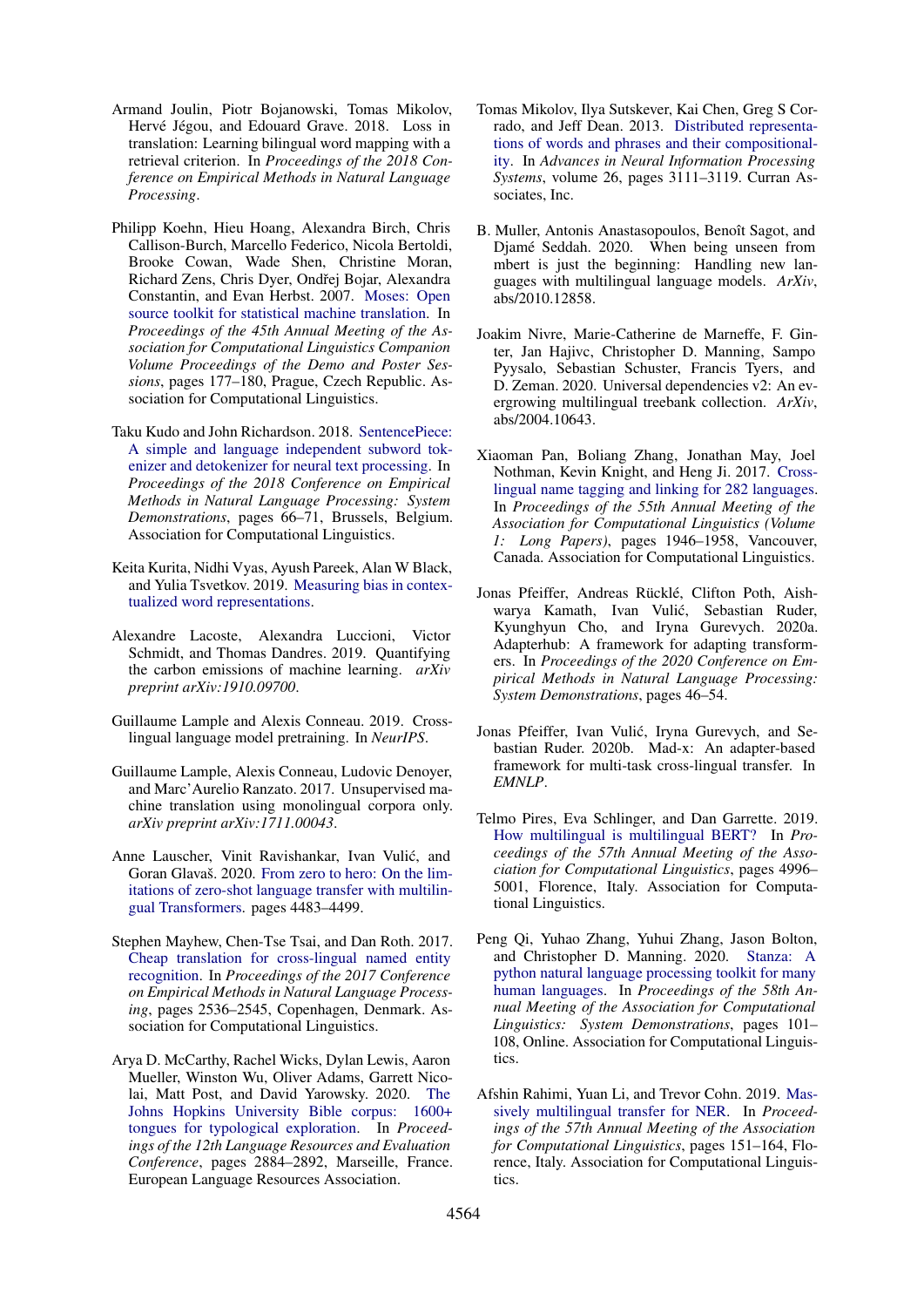- <span id="page-10-8"></span>Sylvestre-Alvise Rebuffi, Hakan Bilen, and Andrea Vedaldi. 2017. [Learning multiple visual domains](https://proceedings.neurips.cc/paper/2017/file/e7b24b112a44fdd9ee93bdf998c6ca0e-Paper.pdf) [with residual adapters.](https://proceedings.neurips.cc/paper/2017/file/e7b24b112a44fdd9ee93bdf998c6ca0e-Paper.pdf) In *Advances in Neural Information Processing Systems*, volume 30, pages 506– 516. Curran Associates, Inc.
- <span id="page-10-1"></span>Sebastian Ruder, Ivan Vulić, and Anders Søgaard. 2019. [A survey of cross-lingual word embedding](https://doi.org/10.1613/jair.1.11640) [models.](https://doi.org/10.1613/jair.1.11640) *Journal of Artificial Intelligence Research*, 65:569–631.
- <span id="page-10-4"></span>Rico Sennrich, Barry Haddow, and Alexandra Birch. 2016. [Neural machine translation of rare words](https://doi.org/10.18653/v1/P16-1162) [with subword units.](https://doi.org/10.18653/v1/P16-1162) In *Proceedings of the 54th Annual Meeting of the Association for Computational Linguistics (Volume 1: Long Papers)*, pages 1715– 1725, Berlin, Germany. Association for Computational Linguistics.
- <span id="page-10-10"></span>Emma Strubell, Ananya Ganesh, and Andrew McCallum. 2019. [Energy and policy considerations for](http://arxiv.org/abs/1906.02243) [deep learning in nlp.](http://arxiv.org/abs/1906.02243)
- <span id="page-10-0"></span>Zihan Wang, Karthikeyan K, Stephen Mayhew, and Dan Roth. 2020. [Extending multilingual BERT to](https://doi.org/10.18653/v1/2020.findings-emnlp.240) [low-resource languages.](https://doi.org/10.18653/v1/2020.findings-emnlp.240) In *Findings of the Association for Computational Linguistics: EMNLP 2020*, pages 2649–2656, Online. Association for Computational Linguistics.
- <span id="page-10-9"></span>Thomas Wolf, Lysandre Debut, Victor Sanh, Julien Chaumond, Clement Delangue, Anthony Moi, Pierric Cistac, Tim Rault, Rémi Louf, Morgan Funtowicz, Joe Davison, Sam Shleifer, Patrick von Platen, Clara Ma, Yacine Jernite, Julien Plu, Canwen Xu, Teven Le Scao, Sylvain Gugger, Mariama Drame, Quentin Lhoest, and Alexander M. Rush. 2020. [Transformers: State-of-the-art natural language pro](https://www.aclweb.org/anthology/2020.emnlp-demos.6)[cessing.](https://www.aclweb.org/anthology/2020.emnlp-demos.6) In *Proceedings of the 2020 Conference on Empirical Methods in Natural Language Processing: System Demonstrations*, pages 38–45, Online. Association for Computational Linguistics.
- <span id="page-10-5"></span>Shijie Wu and Mark Dredze. 2019. [Beto, bentz, be](https://doi.org/10.18653/v1/D19-1077)[cas: The surprising cross-lingual effectiveness of](https://doi.org/10.18653/v1/D19-1077) [BERT.](https://doi.org/10.18653/v1/D19-1077) In *Proceedings of the 2019 Conference on Empirical Methods in Natural Language Processing and the 9th International Joint Conference on Natural Language Processing (EMNLP-IJCNLP)*, pages 833–844, Hong Kong, China. Association for Computational Linguistics.
- <span id="page-10-6"></span>Shijie Wu and Mark Dredze. 2020. Are all languages created equal in multilingual bert? In *RepL4NLP@ACL*.
- <span id="page-10-3"></span>Jiateng Xie, Zhilin Yang, Graham Neubig, Noah A. Smith, and Jaime Carbonell. 2018. [Neural cross](https://doi.org/10.18653/v1/D18-1034)[lingual named entity recognition with minimal re](https://doi.org/10.18653/v1/D18-1034)[sources.](https://doi.org/10.18653/v1/D18-1034) In *Proceedings of the 2018 Conference on Empirical Methods in Natural Language Processing*, pages 369–379, Brussels, Belgium. Association for Computational Linguistics.
- <span id="page-10-2"></span>David Yarowsky, Grace Ngai, and Richard Wicentowski. 2001. [Inducing multilingual text analysis](https://www.aclweb.org/anthology/H01-1035) [tools via robust projection across aligned corpora.](https://www.aclweb.org/anthology/H01-1035) In *Proceedings of the First International Conference on Human Language Technology Research*.
- <span id="page-10-7"></span>Rong Zhang, Revanth Gangi Reddy, Md Arafat Sultan, Vittorio Castelli, Anthony Ferritto, Radu Florian, Efsun Sarioglu Kayi, Salim Roukos, Avi Sil, and Todd Ward. 2020. [Multi-stage pre-training for](https://doi.org/10.18653/v1/2020.emnlp-main.440) [low-resource domain adaptation.](https://doi.org/10.18653/v1/2020.emnlp-main.440) In *Proceedings of the 2020 Conference on Empirical Methods in Natural Language Processing (EMNLP)*, pages 5461– 5468, Online. Association for Computational Linguistics.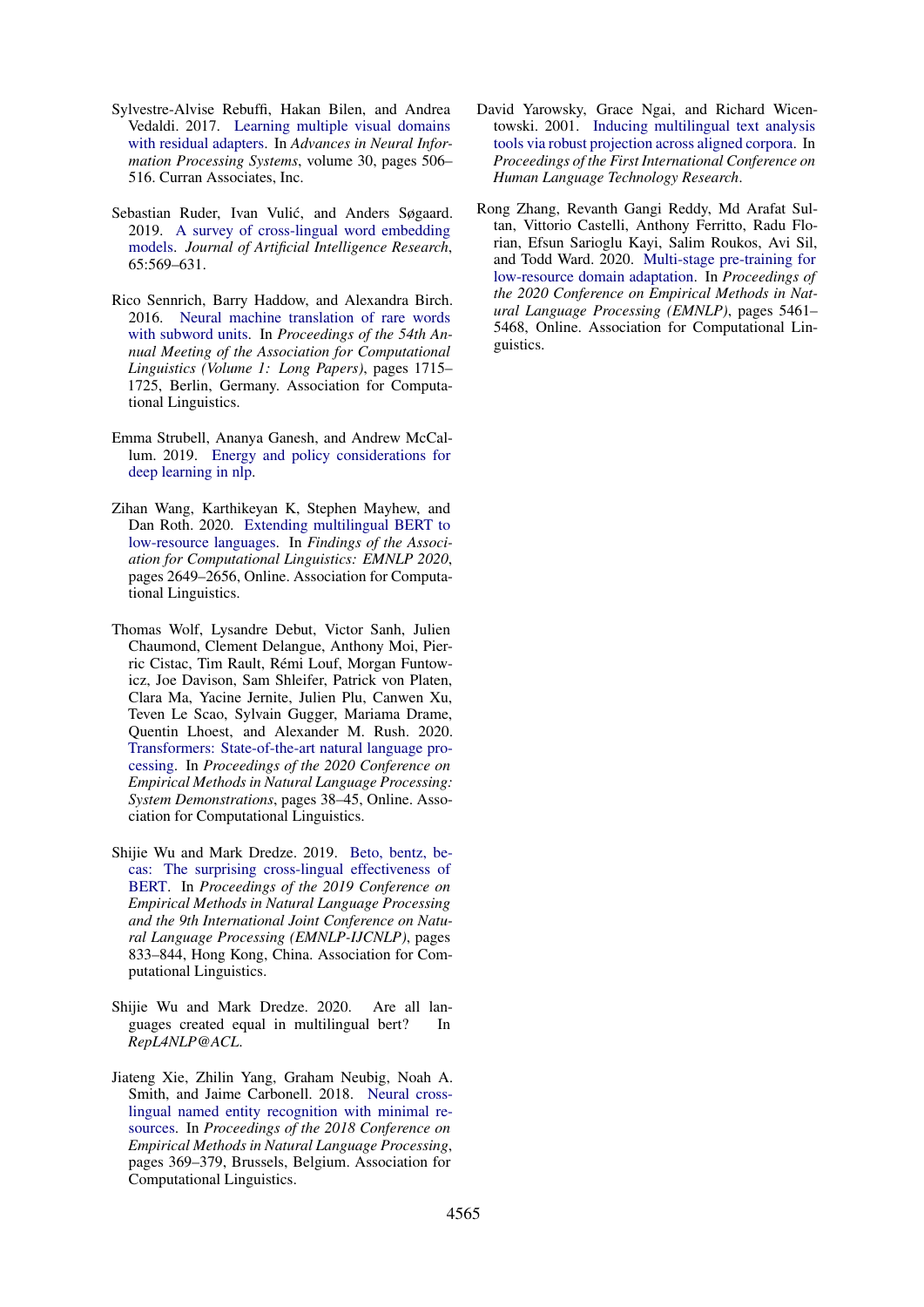#### **Appendix**  $\mathbf{A}$

In Table 5, we provide the number of subwords created by the XLM-R tokenizer from the New Testament of each target language, in addition to the specific version of the Bible we use, as found in the JHU Bible Corpus. In Table 7 and 6 we provide the relative performance of all adaptation methods as compared to baseline performance.

| Lang. | <b>Bible Version</b>              | Bible Size (thousands) |
|-------|-----------------------------------|------------------------|
| ace   | ace-x-bible-ace-v1                | 536k                   |
| arz.  | arz-x-bible-arz-y1                | 828k                   |
| bak   | bak-BAKIBT                        | 453k                   |
| ham   | bam-x-bible-bam-v1                | 429k                   |
| ceh   | ceb-x-bible-bugna2009-v1          | 384k                   |
| che   | che-x-bible-che-v1                | 523k                   |
| chy   | chv-CHVIBT                        | 519 <sub>k</sub>       |
| cop   | cop-x-bible-bohairic-v1           | 259k                   |
| crh   | crh-CRHIBT                        | 347k                   |
| eng   | eng-x-bible-kingjames-v1          | 461k                   |
| glv   | glv-x-bible-glv-v1                | 196k                   |
| grc   | grc-x-bible-textusreceptusVAR1-v1 | 322k                   |
| gsw   | gsw-x-bible-alemannisch-v1        | 351k                   |
| hak   | hak-x-bible-hak-y1                | 598k                   |
| iho   | ibo-x-bible-ibo-y1                | 458k                   |
| ilo   | ilo-x-bible-ilo-y1                | 378k                   |
| kin   | kin-x-bible-bird-youversion-v1    | 344k                   |
| mag   | mag-MAGSSI                        | 388k                   |
| mhr   | $mhr-x-bible-mhr-v1$              | 398k                   |
| min   | $min-x$ -bible-min-v1             | 505k                   |
| mlt   | mlt-x-bible-mlt-y1                | 389k                   |
| mri   | mri-x-bible-mri-v1                | 411k                   |
| myv   | myv-x-bible-myv-v1                | 463k                   |
| nds   | nds-x-bible-nds-y1                | 333k                   |
| ory   | ory-x-bible-ory-v1                | 386k                   |
| rus   | rus-x-bible-kulakov-y1            | 283k                   |
| sco   | sco-x-bible-sco-v1                | 30k                    |
| tat   | tat-TTRIBT                        | 438k                   |
| tgk   | tgk-TGKIBT                        | 233k                   |
| war   | war-x-bible-war-y1                | 401 <sub>k</sub>       |
| wol   | wol-x-bible-wol-y1                | 383k                   |
| yor   | yor-x-bible-yor-v1                | 450k                   |
| Avg.  |                                   | 402k                   |

<span id="page-11-0"></span>Table 5: Size of the New Testaments of each language, along with the specific Bible version. Size is calculated in subword units using the base XLM-Roberta tokenizer.